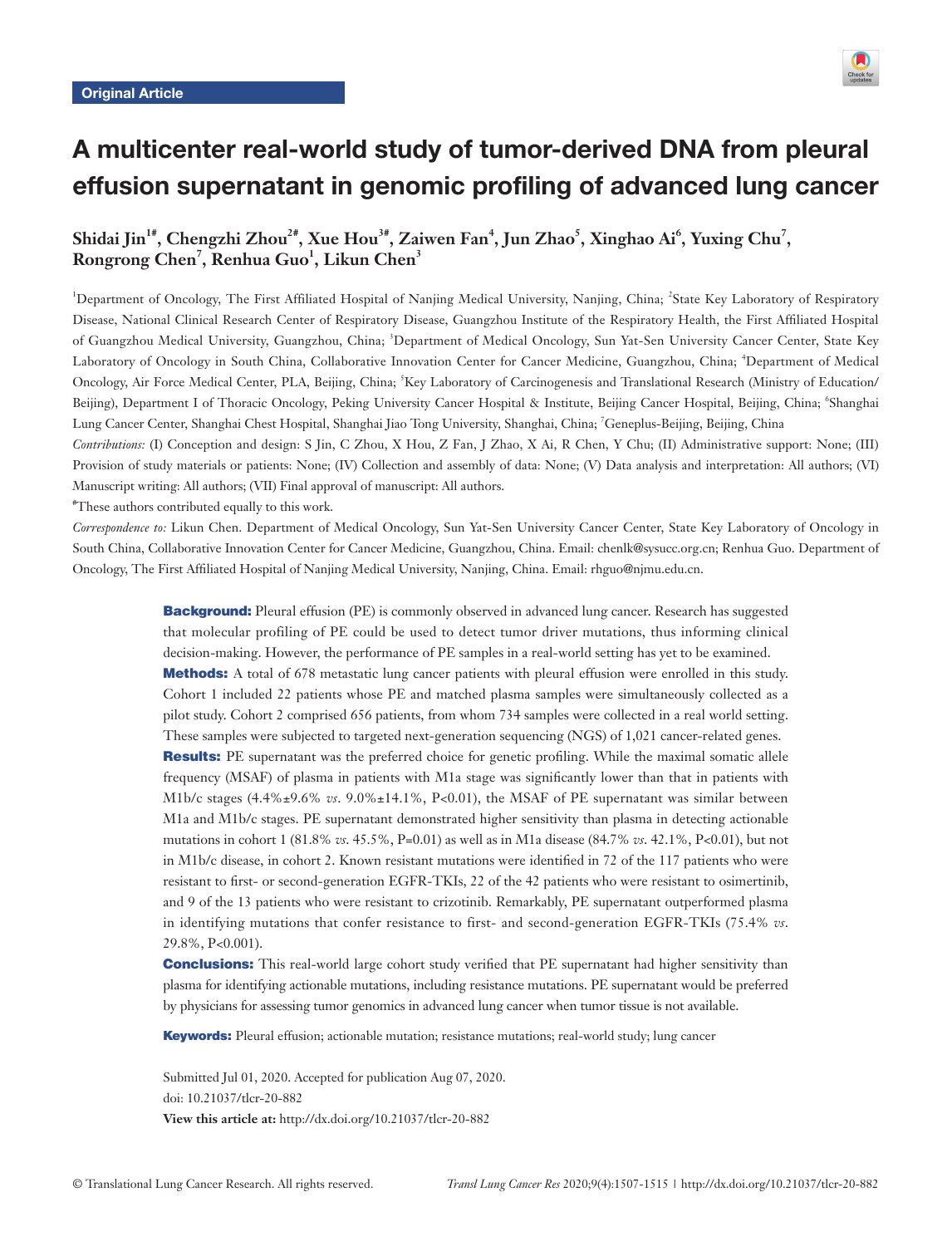## Introduction

With the tremendous progress in the field of targeted therapy and immune-oncology, the landscape of advanced non-small lung cancer (NSCLC) therapies has rapidly been evolving beyond chemotherapy over the last few years. Targeted therapies against driver mutations such as epidermal growth factor receptor (*EGFR*), anaplastic lymphoma kinase (*ALK*), and ROS proto-oncogene 1 (*ROS1*) in patients with non-small cell lung cancer (NSCLC) have outperformed traditional chemotherapy in improving patients' survival (1,2). Incorporating molecular genetic testing into standard clinical care is the first step to identify those patients. However, tumor tissues for molecular profiling are not always available from advanced patients. Therefore, the use of tumor-derived cell-free DNA (cfDNA) isolated from body fluids, including plasma, pleural effusion (PE), cerebrospinal fluids, saliva, and urine, for cancer genomic profiling is being investigated (3-6). Plasma derived cfDNA was widely accepted as a noninvasive option for tumor genomic profiling in patients with advanced stage malignancies, and also gained popularity for detecting tumor evolution and monitoring minimal residual disease in the era of precision medicine.

In advanced lung cancer patients, PE develops as a consequence of tumor cell invasion of the pleural cavity (7). As well as tumor cfDNA, the supernatant of PE contains floating malignant cells, caused by impaired pleural fluid drainage and abnormal plasma extravasation to the pleural space (8). PE supernatant is always collected for diagnostic and therapeutic purposes through thoracentesis. Previous studies have used the cellular sediments and/or supernatants of PE to detect *EGFR* mutations with Sanger sequencing, amplification refractory mutation system (ARMS) polymerase chain reaction (PCR), mutant-specific PCR, digital PCR, and next-generation sequencing (NGS) (9-15). Recently, genomic profiling using PE was investigated (16); however, the performance of genomic profiling using PE in a real-world setting has yet to be fully investigated. Moreover, as almost all previous studies focused on detecting actionable mutation, little is known for the use of PE in identifying resistant mutations of treated patients.

In this study, PE and plasma samples were simultaneously collected from 22 patients with advanced lung cancer (cohort 1) to evaluate the feasibility of using PE-derived DNA for clinical molecular diagnoses as a pilot study. And then in cohort 2, 732 samples from 656 NSCLC patients with pleural effusion who underwent NGS in a real-world setting were analyzed to verify the efficacy of pleural

effusion in detecting actionable mutations and identifying resistance mechanisms of targeted therapy. We present the following article in accordance with the MDAR reporting checklist (available at [http://dx.doi.org/10.21037/tlcr-20-](http://dx.doi.org/10.21037/tlcr-20-882) [882\)](http://dx.doi.org/10.21037/tlcr-20-882).

## **Methods**

## *Patient recruitment*

From September 2016 to December 2016, 22 lung cancer patients with pleural effusion were prospectively enrolled at the Department of Oncology, Sun Yat-sen University Cancer Center (Guangzhou, China) and the First Affiliated Hospital of Nanjing Medical University (Nanjing, China); these patients comprised study cohort 1. To analyze the realworld efficacy of pleural effusion in detecting actionable mutations, 656 NSCLC patients with pleural effusion who underwent NGS in a College of American Pathologistsaccredited laboratory, Geneplus-Beijing (Beijing, China) from January 2017 to January 2020, were retrospectively analyzed as cohort 2. This study was conducted in accordance with the principles of the Declaration of Helsinki (as revised in 2013). The ethics committee of the First Affiliated Hospital of Nanjing Medical University (2019-SRFA-226) approved the study, and written informed consent was obtained from all patients.

# *DNA extraction, library preparation, and target enrichment*

PE aliquots (10 mL) were centrifuged to separate the supernatant from the cell sediment. cfDNA from the PE supernatant and genomic DNA from cell sediment samples was extracted separately. All tissue samples included in this study underwent pathology review onsite to confirm histologic classification and the adequacy of the tumor tissues, which required a minimum of 20% of tumor cells. Genomic tumor DNA was extracted from the tumor tissues and PE sediments using the QIAamp DNA mini kit (Qiagen, Valencia, CA, USA). cfDNA was extracted from 4–5 mL of isolated plasma and PE supernatant using the QIAamp Circulating Nucleic Acid Kit (Qiagen, Valencia, CA, USA). Genomic DNA was extracted from white blood cells as a germline control using the DNeasy Blood Kit (Qiagen, Valencia, CA, USA). DNA concentration was measured using a Qubit fluorometer and the Qubit dsDNA HS (High Sensitivity) Assay Kit (Invitrogen, Carlsbad, CA, USA). The size distribution of the cfDNA was assessed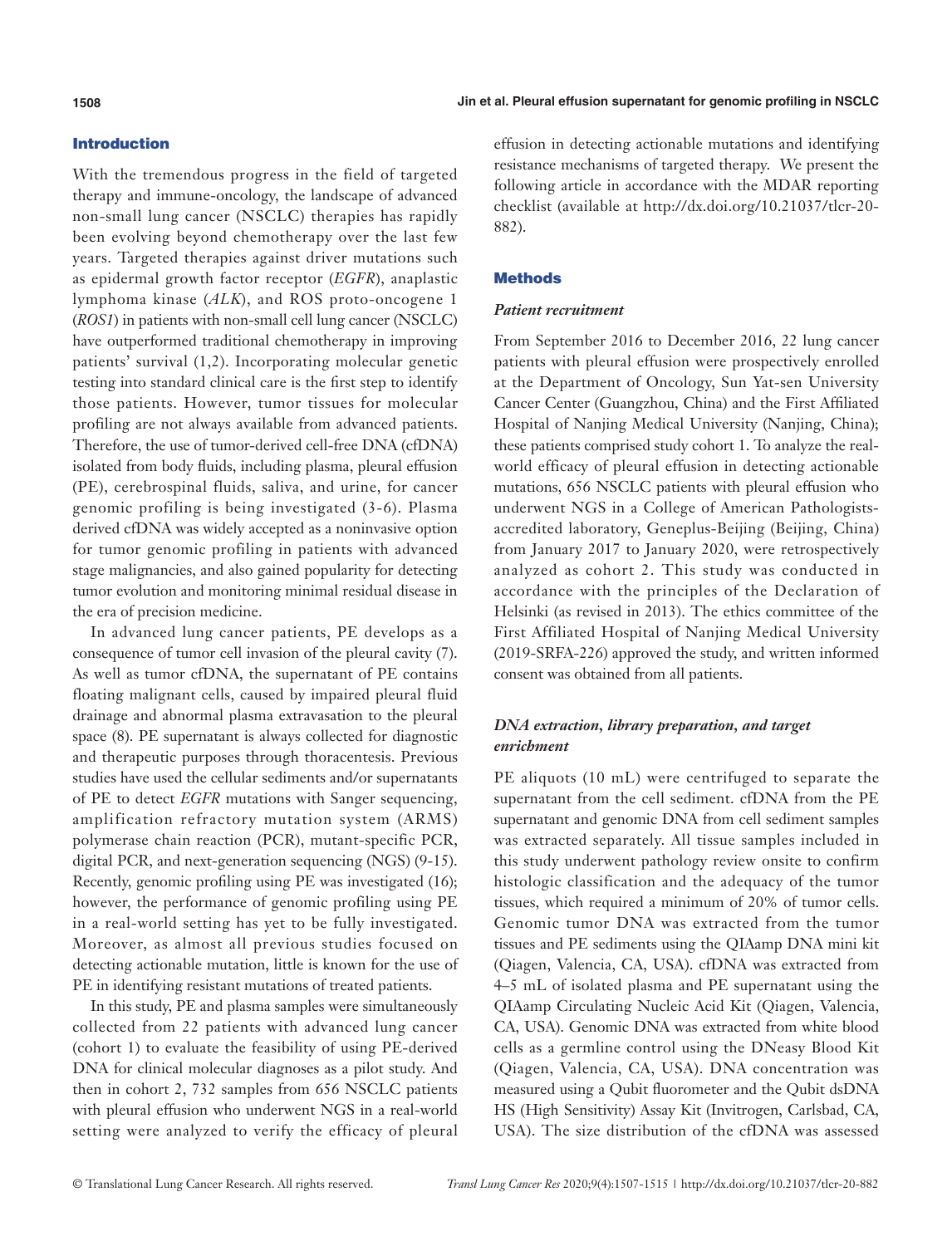#### **Translational Lung Cancer Research, Vol 9, No 4 August 2020 1509**

|  | Table 1 Clinicopathological characteristics of patients |  |
|--|---------------------------------------------------------|--|
|  |                                                         |  |

| Characteristic                               | Pts. (N=678) |  |  |
|----------------------------------------------|--------------|--|--|
| Age, years                                   |              |  |  |
| Median                                       | 61           |  |  |
| Range                                        | $25 - 94$    |  |  |
| Gender, No.                                  |              |  |  |
| Female                                       | 324          |  |  |
| Male                                         | 354          |  |  |
| Smoking, No.                                 |              |  |  |
| Never/light smoker                           | 373          |  |  |
| Heavy smoker                                 | 149          |  |  |
| <b>NA</b>                                    | 156          |  |  |
| Histology subtype, No.                       |              |  |  |
| Adenocarcinoma                               | 629          |  |  |
| Adenosquamous                                | 5            |  |  |
| Squamous                                     | 36           |  |  |
| Large cell/sarcoma/poor-differentiated tumor | 3            |  |  |
| <b>NA</b>                                    | 5            |  |  |
| Clinical stage, No.                          |              |  |  |
| IVa                                          | 424          |  |  |
| IVb/IVc                                      | 254          |  |  |
| Previous treatment, No.                      |              |  |  |
| No                                           | 278          |  |  |
| Yes                                          | 400          |  |  |
| Specimen, No.                                |              |  |  |
| Pleural effusion supernant*                  | 373          |  |  |
| Pleural effusion sediment*                   | 35           |  |  |
| Tumor tissue                                 | 135          |  |  |
| Plasma ctDNA*                                | 245          |  |  |

\*, including 87 patients with multiple specimens. NA, not available; ctDNA, circulating tumor DNA.

using an Agilent 2100 BioAnalyzer and a DNA HS kit (Agilent Technologies, Santa Clara, CA, USA). Sequencing libraries were prepared from ctDNA using KAPA DNA Library Preparation Kits (Kapa Biosystems, Wilmington, MA, USA), and genomic DNA sequencing libraries were prepared with Illumina TruSeq DNA Library Preparation Kits (Illumina, San Diego, CA, USA). In total, 786 libraries from 678 patients were hybridized to custom-designed

biotinylated oligonucleotide probes (Roche NimbleGen, Madison, WI, USA), covering ~230 Kbp genomic regions of 59 genes in cohort 1 and ~1.4 Mbp genomic regions of 1,021 cancer-related genes in cohort 2 [\(http://fp.amegroups.](http://fp.amegroups.cn/cms/bbdc4b478fe987717afb65e96c7dac3e/TLCR-20-882-1.pdf) [cn/cms/bbdc4b478fe987717afb65e96c7dac3e/TLCR-20-](http://fp.amegroups.cn/cms/bbdc4b478fe987717afb65e96c7dac3e/TLCR-20-882-1.pdf) [882-1.pdf](http://fp.amegroups.cn/cms/bbdc4b478fe987717afb65e96c7dac3e/TLCR-20-882-1.pdf), [http://fp.amegroups.cn/cms/875622dace17595c3](http://fp.amegroups.cn/cms/875622dace17595c30f33d0815c8c2a3/TLCR-20-882-2.pdf) [0f33d0815c8c2a3/TLCR-20-882-2.pdf](http://fp.amegroups.cn/cms/875622dace17595c30f33d0815c8c2a3/TLCR-20-882-2.pdf)) using the Illumina Nextseq CN 500 or Gene + Seq 2000 instrument (17,18).

#### *Sequencing and data analysis*

Sequencing data were analyzed using default parameters. Adaptor sequences and low-quality reads were removed. The clean reads were aligned to the reference human genome (hg19) using the Burrows-Wheeler Aligner (BWA; version 0.7.12-r1039). GATK (version 3.4-46-gbc02625) was employed for realignment and recalibration. Single nucleotide variants (SNV) were called using MuTect (version 1.1.4) and NChot, an in-house software developed for reviewing hotspot variants. Small insertions and deletions (InDel) were determined by GATK. CONTRA (v2.0.8) was used to identify somatic copy number alterations. All final candidate variants were manually verified with Integrative Genomics Viewer. Targeted capture sequencing required a minimal mean effective depth of coverage of 300× and 1,000× in tissues and plasma samples, respectively. Targetable genomic alterations simultaneously detected by this assay included base substitutions, short insertions and deletions, focal gene amplifications and homozygous deletions (copy number alterations), and select gene fusions and rearrangements.

#### *Statistical analyses*

All the statistical analyses were performed using GraphPad Prism (v. 8.0; GraphPad Software, La Jolla, CA, USA) software. Associations between any two categorical variables were analyzed with Fisher's exact test. A two-sided P value of <0.05 represented statistical significance.

## **Results**

## *Study design and patient demographics*

A total of 678 patients (51.4%, male) with stage IV nonsmall cell lung cancer who had PE at diagnosis or during disease progression were enrolled (*Table 1*). The median age at diagnosis was 61 (range, 25–94) years. Of the patients, 254 (37.5%) had distant metastasis (M1b/M1c stage), and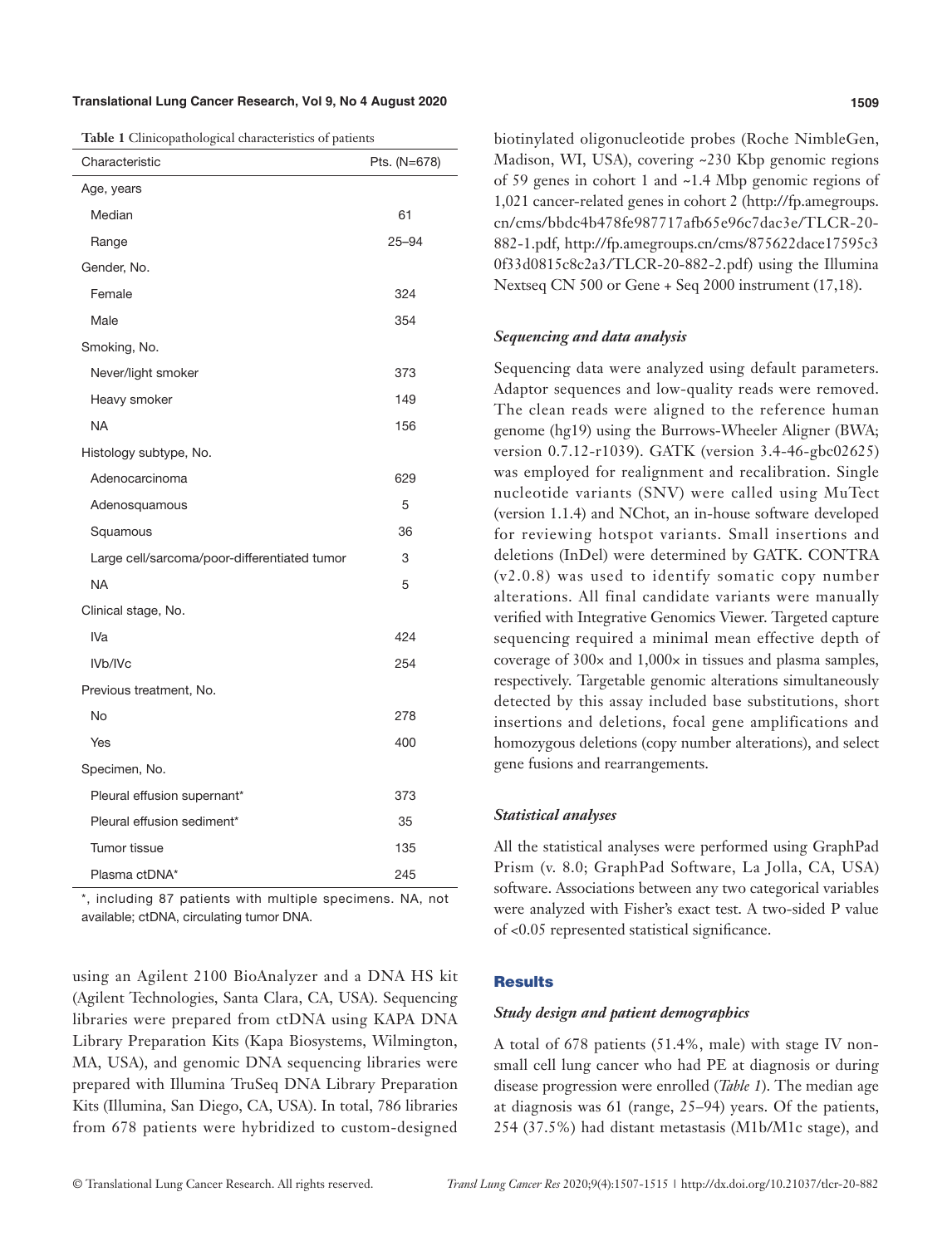

**Figure 1** Study design.

424 (62.5%) did not (M1a stage). There were 629 (92.8%) cases of adenocarcinoma, 36 (5.3%) cases of squamous carcinoma, 5 (0.7%) cases of adenosquamous carcinoma, 3 cases of other rare subtypes, and 5 (1.2%) cases of NSCLC without histological classification after NGS testing.

PE and matched plasma samples from 22 patients (cohort 1) were collected simultaneously as a pilot study. To verify the real-world efficacy of PE in genomic profiling, 734 samples from 656 consecutive patients with PE (cohort 2) were retrospectively analyzed. In the real-world setting, the majority of patients (86.7%, 569/656) had a single PE, plasma or tissue sample tested, while 87 patients had multiple samples tested simultaneously or consequently. In total, 351 PE supernatant samples, 224 plasma samples, 138 tissue samples, and 25 PE sediment samples were collected in cohort 2 (*Figure 1*). Among the 656 NSCLC patients in cohort 2, 413 were M1a stage, with tumors located only in the chest, while 243 were M1b/M1c stage, with 1 or more distant metastases. Moreover, 272 patients were newly diagnosed and 384 had previously been treated. So these 734 samples were divided into 4 groups: the treatmentnaive M1a group (n=244); the treatment-naive M1b/c group  $(n=66)$ , the treated M1a group  $(n=217)$ ; and the treated M1b/c group (n=207). Comparisons between the 4 groups revealed PE supernatant as the preferred choice for all the

patients: 46.6–48.2% using PE supernatant, 23.3–34.8% using plasma, 16.8–21.2% using tissue and 0.96–7.3% of PE sediment). Moreover, tissue samples were used slightly more often in the treatment-naive M1a stage group than in the other groups (21.2% *vs*. 16.8–18.2%). Interestingly, the treatment-naive M1a stage group also had the largest proportion of PE sediment samples (*Figure 2*).

### *PE supernatant in pilot study*

In cohort 1, the PE samples of 10 patients were separated into supernatant and cell sediment fractions for independent extraction of cfDNA. So, 10 samples of PE sediment, 22 samples of PE supernatant, and 22 plasma cfDNA samples were prepared for NGS. Among them, 90.1% (20/22) of PE supernatant samples, 90% (9/10) of PE sediment samples, and 95.4% (21/22) of plasma cfDNA samples had detectable somatic alterations. Actionable *EGFR*, *ALK*, *ROS1*, *KRAS*, *ERBB2*, *MET*, *RET*, and *BRAF* mutations were detected in 18 of the 22 supernatant samples and 10 of the plasma samples (18/22 vs. 10/22, P=0.01, *Figure 3A*). Three additional *ALK* fusions, 3 *EGFR* EX19 del mutations, 1 *ROS1* fusion, and 1 *KRAS* G12D mutation were detected in the PE supernatant samples. For the 10 patients with PE sediment samples, both of the 2 *ALK* fusions were missed in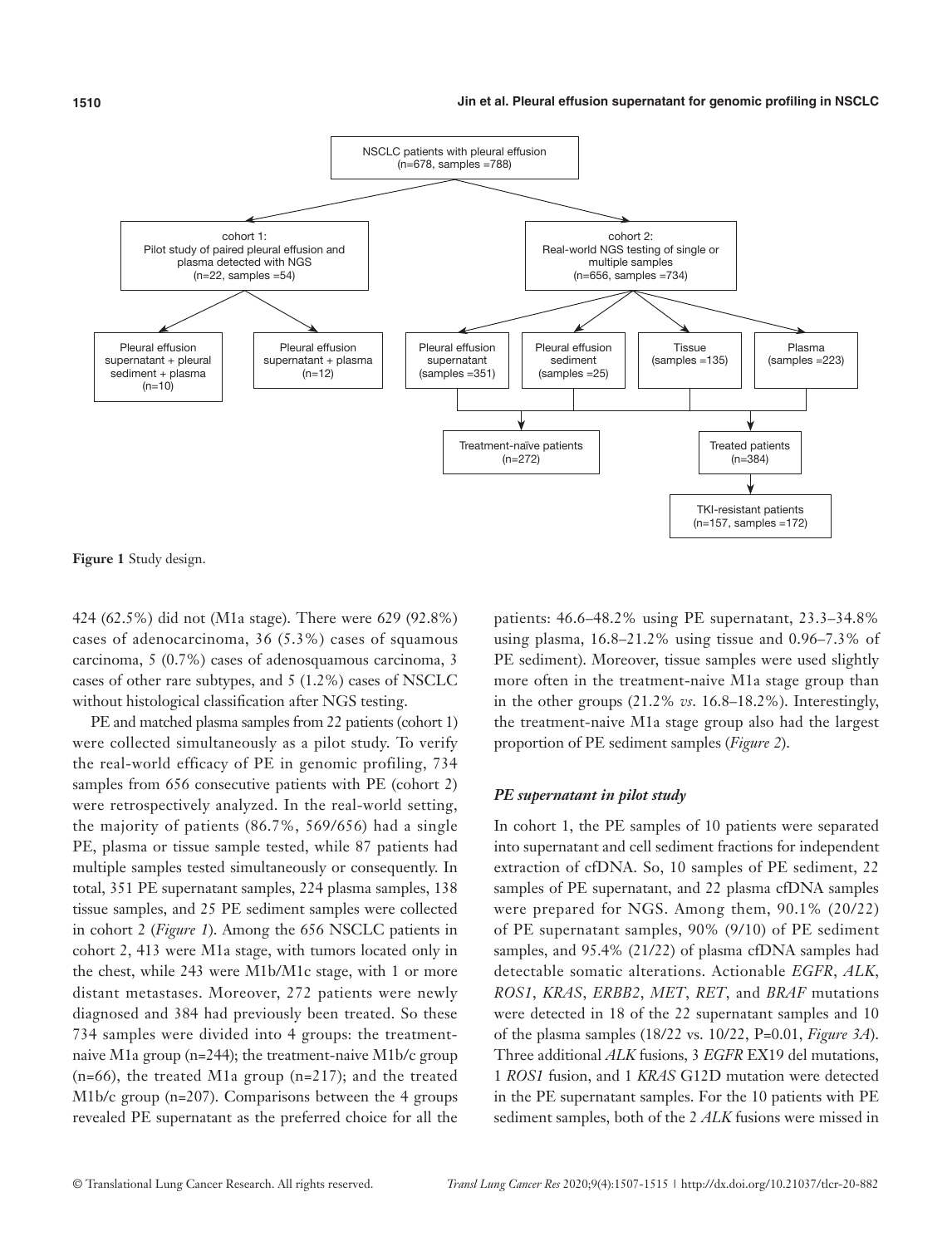

**Figure 2** Sample selection for genetic profiling. The 734 samples from cohort 2 were divided into the following 4 groups according to stage and treatment history: the treatment-naive M1a group (n=244); the treatment-naive M1b/c group (n=66), the treated M1a group (n=217); and the treated M1b/c group (n=207). PE supernatant was the preferred choice for genetic profiling in all groups. A smaller proportion of patients in the treatment-naive M1a stage group had genetic profiling using plasma than in the other groups.



**Figure 3** Actionable mutations and maximal somatic allele frequency (MSAF) of cohort 1. (A) Actionable mutations detected in different samples from patients in cohort 1. (B) MSAFs of the supernatant and plasma samples of patients in cohort 1. \*\*\*, P<0.01. Yes, detected; no, not detected.

the sediment samples, while plasma missed 1 of the 2 *ALK* fusions, 1 of the 3 *KRAS* mutations, and 1 of the 5 *EGFR* mutations detected by PE supernatant. Then, the maximal somatic allele frequency (MSAF) of PE-cfDNA was compared to those of supernatant from the 22 patients. The MSAF of the supernatant was significantly higher than that of the matched plasma cfDNA (P=0.01) (*Figure 3B*). We speculated that the lower MSAF in plasma may account for the inferior detection efficacy of PE sediment and plasma compared to PE supernatant.

#### *PE supernatant in a real-world setting*

To further analyze the efficacy of PE supernatant in the real-world setting, 656 NSCLC patients with pleural effusion in cohort 2 were retrospectively analyzed. Among

them, 413 were M1a stage while 243 were M1b/M1c stage. Targeted NGS of 1,021 cancer-relevant genes was applied for genomic profiling of cohort 2. The table ([http://](http://fp.amegroups.cn/cms/ea9ba561f7823c93a42e9c8ef64a84bb/TLCR-20-882-3.pdf) [fp.amegroups.cn/cms/ea9ba561f7823c93a42e9c8ef64a84b](http://fp.amegroups.cn/cms/ea9ba561f7823c93a42e9c8ef64a84bb/TLCR-20-882-3.pdf) [b/TLCR-20-882-3.pdf](http://fp.amegroups.cn/cms/ea9ba561f7823c93a42e9c8ef64a84bb/TLCR-20-882-3.pdf)) provides a detailed list of somatic alterations identified in each sample from the patients. To avoid potential disturbance of treatment on MSAF, only MSAFs of different samples from the treatment naive patients were compared for further study. As expected, the MSAF of plasma in M1a stage patients was significantly lower than that in M1b/c stage patients (4.4%±9.6% vs. 9.0%±14.1%, P<0.01), but the MSAFs of PE supernatant and tissue were similar between the M1a and M1b/c stage patients (30.0%±29.4% vs. 32.8%±30.27%, P=0.52, *Figure 4A*). Therefore, we compared actionable *EGFR*, *ALK*, *ROS1*, *KRAS*, *ERBB2*, *MET*, *RET*, and *BRAF* mutations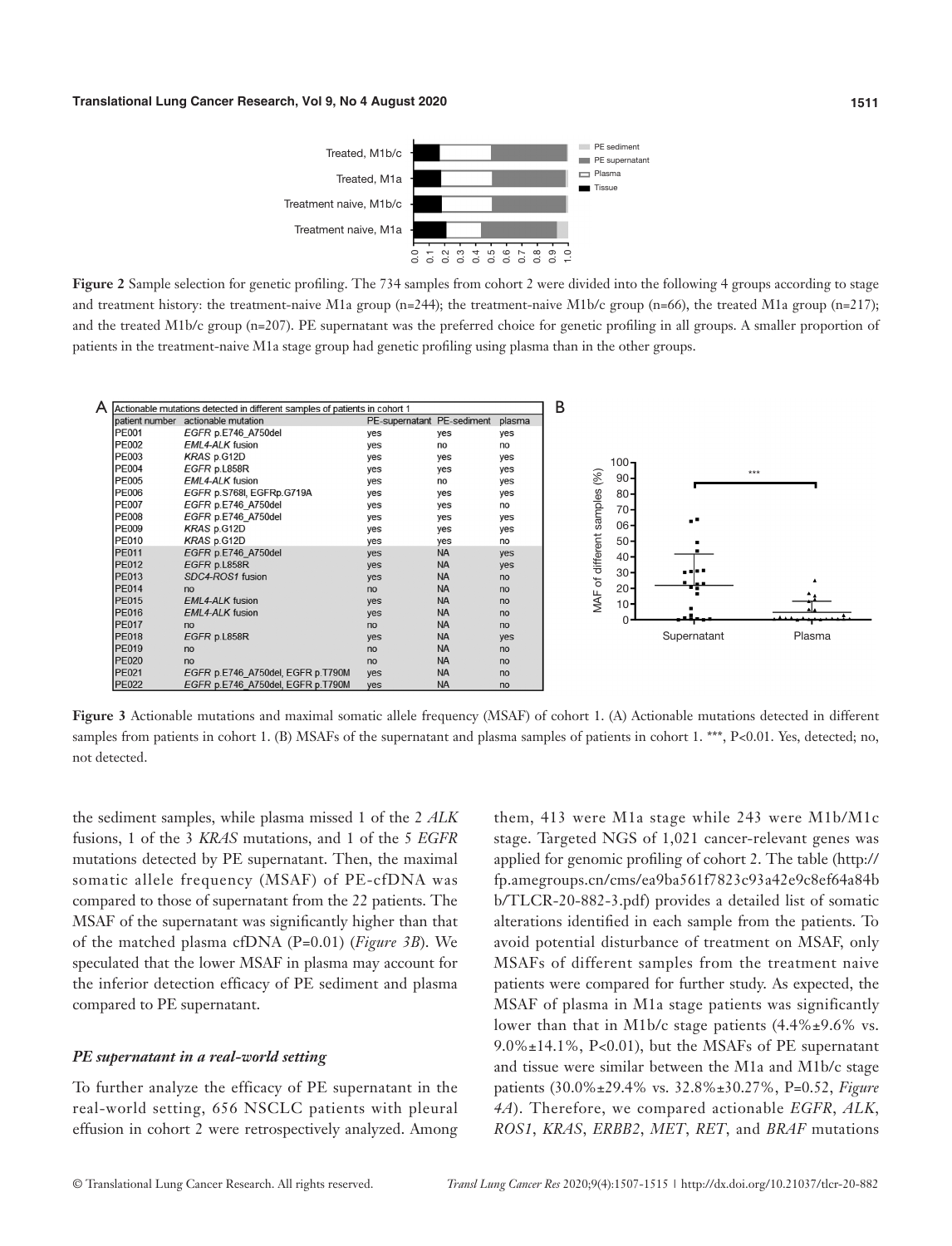



**Figure 4** Maximal somatic allele frequency (MSAF) and actionable mutations and of cohort 2. (A) The MSAFs of plasma, PE-supernatant, PE-sediment, and tissue samples from patients in cohort 2. (B) Actionable mutations detected in different samples from patients in cohort 2. (C,D) The actionable mutation detection rates of different groups; (C) M1a stage and (D) M1b/c stage. \*, P<0.05; \*\*, P<0.01.

in treatment-naive patients (n=272) separately for the M1a and M1b/c groups (*Figure 4B*). The detection rate of actionable *EGFR*, *ALK*, *ROS1*, *RET*, *BRAF*, *KRAS*, *MET*, and *ERBB2* mutations in supernatant was comparable to that in tissue samples reported previously (19). However, PE supernatant demonstrated higher sensitivity than plasma in detecting actionable mutations in M1a disease (84.7% for PE supernatant vs. 42.1% for plasma, P<0.01), especially for *EGFR* (50.8% for PE supernatant vs. 29.8% for plasma, P<0.01) (*Figure 4C*). However, in M1b/c stage patients, PEsupernatant and plasma had similar sensitivity in detecting actionable mutations (80.7% for PE-supernatant vs. 86.4% for plasma (P=0.58) (*Figure 4D*). This indicated that MSAF may account for the detection efficacy of different sample types.

## *PE supernatant for resistant mutations*

Among the 384 NSCLC patients who had previously received treatment, 157 were confirmed by NGS as resistant to either first-, second, or third-generation EGFR-TKIs, or crizotinib, which is a TKI for ALK or ROS1 fusion. From

these 157 patients, 94 PE supernatant samples, 54 plasma samples, 20 tissue samples, and 4 sediment samples were tested to explore the underlying resistance mechanisms. Of the samples, 117 were resistant to first- or second-generation EGFR-TKIs, 42 samples were resistant to osimertinib, and 13 samples were resistant to crizotinib. The drug resistance mechanisms in different samples are summarized in *Figure 5A,B,C*. In total, known resistance mutations were identified in 72 of the 117 patients who were resistant to first- or second-generation EGFR-TKIs, 22 of the 42 patients who were resistant to osimertinib, and 9 of the 13 patients who were resistant to crizotinib, which was similar to previous studies (20-25). Briefly, *EGFR* T790M was detected in 48 of the 117 patients who were resistant to first- or secondgeneration EGFR-TKIs, which was similar to the findings of a recent report (22). *EGFR* C797S/G, L718Q/V, and G719C were detected in 11 of the 42 patients who were resistant to osimertinib. Non-*EGFR* resistance mechanisms were identified in 94 patients who were resistant to EGFR-TKIs, with PI3K-AKT-mTOR signaling-related genomic alterations occurring in 16 patients. *KRAS/NRAS* and *BRAF* activation was detected in 9 and 3 patients, respectively.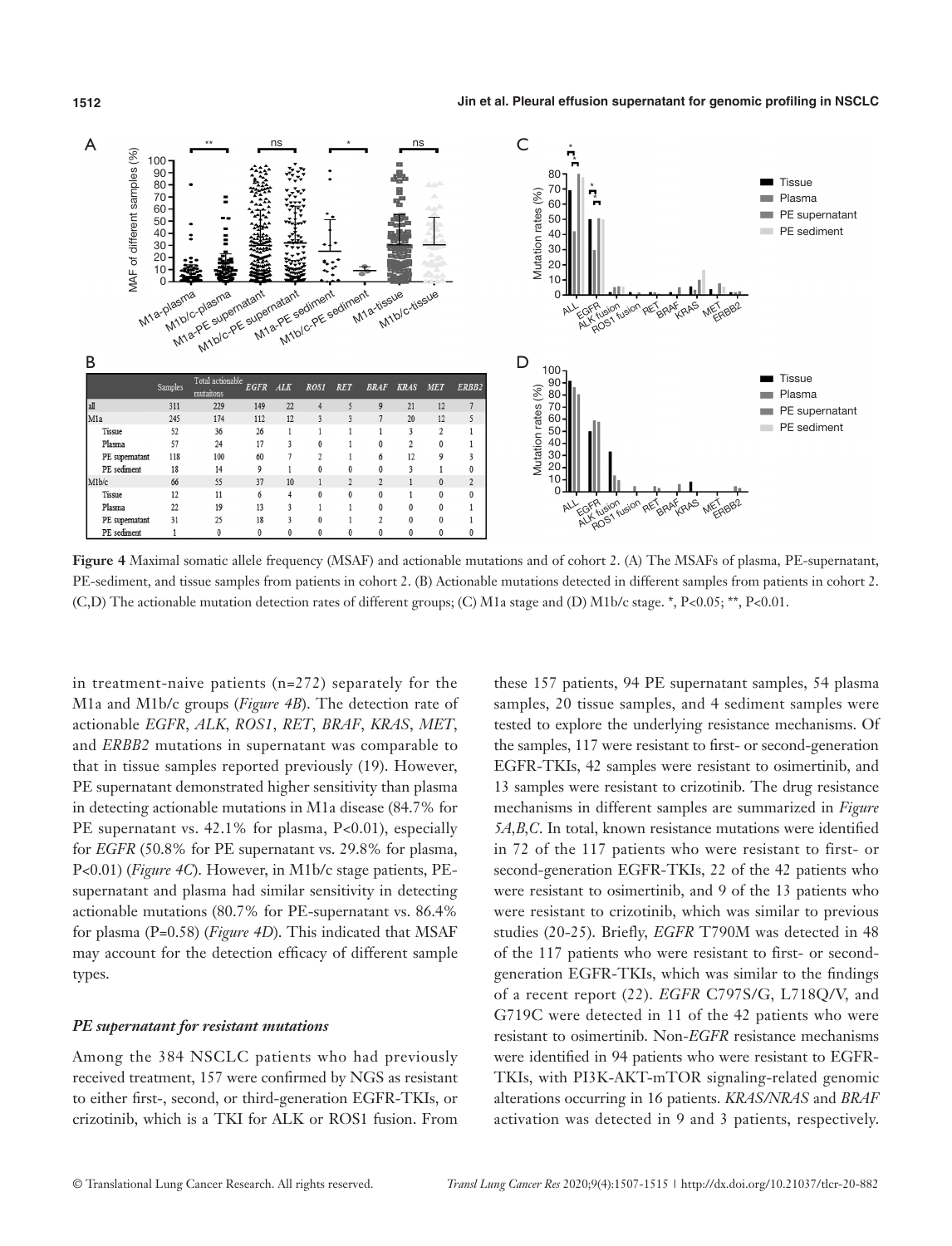#### **Translational Lung Cancer Research, Vol 9, No 4 August 2020 1513**

| A | Known resistance mechanisms to EGFR-TKI, other-TKI in patients tested with PE-supernatant                                                                                                       |                                                                                                                                                                  |                          |                        |   | Known resistance mechanisms to EGFR-TKI, other-TKI in patients tested with tissue or PE-sediment |                                           |                         |                                      |
|---|-------------------------------------------------------------------------------------------------------------------------------------------------------------------------------------------------|------------------------------------------------------------------------------------------------------------------------------------------------------------------|--------------------------|------------------------|---|--------------------------------------------------------------------------------------------------|-------------------------------------------|-------------------------|--------------------------------------|
|   | <b>EGFR</b> resistant mutations                                                                                                                                                                 | 1st/2nd generation<br>EGFR-TKI $(n = 65)$                                                                                                                        | osimertinib ( $n = 20$ ) | crizotinib ( $n = 9$ ) |   | <b>EGFR</b> resistant mutations                                                                  | 1st/2nd generation<br>EGFR-TKI $(n = 15)$ | osimertinib ( $n = 7$ ) | crizotinib ( $n = 2$ )               |
|   | <b>T790M</b>                                                                                                                                                                                    | 30                                                                                                                                                               |                          |                        |   | T790M                                                                                            | 8                                         |                         |                                      |
|   | C797S/G. L718V                                                                                                                                                                                  |                                                                                                                                                                  |                          |                        |   | C797S/G, L718V                                                                                   |                                           |                         |                                      |
|   | ALK/ROS1/MET SNV                                                                                                                                                                                |                                                                                                                                                                  |                          |                        |   | ALK/ROS1/MET SNV                                                                                 |                                           |                         |                                      |
|   | Alternative pathways activation                                                                                                                                                                 |                                                                                                                                                                  |                          |                        |   | Alternative pathways activation                                                                  |                                           |                         |                                      |
|   | activating of PI3K-AKT-mTOR signalin                                                                                                                                                            |                                                                                                                                                                  |                          |                        |   | activating of PI3K-AKT-mTOR signalin                                                             | $\overline{2}$                            |                         |                                      |
|   | activating mutation of KRAS                                                                                                                                                                     |                                                                                                                                                                  |                          |                        |   | activating mutation of KRAS                                                                      |                                           |                         |                                      |
|   | activating mutation of BRAF                                                                                                                                                                     |                                                                                                                                                                  |                          |                        |   | activating mutation of BRAF                                                                      |                                           |                         |                                      |
|   | activating mutation of ERBB2                                                                                                                                                                    |                                                                                                                                                                  |                          |                        |   | activating mutation of ERBB2                                                                     |                                           |                         |                                      |
|   | amplification of MET                                                                                                                                                                            |                                                                                                                                                                  |                          |                        |   | amplification of MET                                                                             |                                           |                         |                                      |
|   | ALK/RET fusion                                                                                                                                                                                  |                                                                                                                                                                  |                          |                        |   | ALK/RET fusion                                                                                   |                                           |                         |                                      |
|   | total <sup>®</sup>                                                                                                                                                                              | 49                                                                                                                                                               | 13                       |                        |   | total <sup>®</sup>                                                                               |                                           |                         |                                      |
|   | # Four patients have two or more concurrent gene alterations in alternative pathways                                                                                                            |                                                                                                                                                                  |                          |                        |   | # One patient has two or more concurrent gene alterations in alternative pathways                |                                           |                         |                                      |
|   |                                                                                                                                                                                                 |                                                                                                                                                                  |                          |                        |   |                                                                                                  |                                           |                         |                                      |
| В | <b>EGFR</b> resistant mutations<br><b>T790M</b><br>C797S/G, L718V<br>ALK/ROS1/MET SNV<br>Alternative pathways activation<br>activating of PI3K-AKT-mTOR signalin<br>activating mutation of KRAS | Known resistance mechanisms to EGFR-TKI, other-TKI in patients tested with plasma<br>1st/2nd generation<br>osimertinib ( $n = 15$ )<br>EGFR-TKI $(n = 37)$<br>10 |                          | crizotinib ( $n = 2$ ) | D | $100 -$<br>of resistant<br>carrier (%)<br>$80 -$<br>$60 -$                                       |                                           | Plasma                  | PE supernatant<br>Tissue or sediment |
|   | activating mutation of BRAF                                                                                                                                                                     |                                                                                                                                                                  |                          |                        |   | $40 -$                                                                                           |                                           |                         |                                      |
|   | activating mutation of ERBB2                                                                                                                                                                    |                                                                                                                                                                  |                          |                        |   | Percentage<br>mutation                                                                           |                                           |                         |                                      |
|   | amplification of MET                                                                                                                                                                            |                                                                                                                                                                  |                          |                        |   |                                                                                                  |                                           |                         |                                      |
|   | ALK/RET fusion                                                                                                                                                                                  |                                                                                                                                                                  |                          |                        |   | 20                                                                                               |                                           |                         |                                      |
|   |                                                                                                                                                                                                 |                                                                                                                                                                  |                          |                        |   |                                                                                                  |                                           |                         |                                      |
|   | total <sup>®</sup><br># Six patients have two or more concurrent gene alterations in alternative pathways                                                                                       |                                                                                                                                                                  |                          |                        |   |                                                                                                  |                                           |                         |                                      |
|   |                                                                                                                                                                                                 |                                                                                                                                                                  |                          |                        |   |                                                                                                  |                                           |                         |                                      |
|   |                                                                                                                                                                                                 |                                                                                                                                                                  |                          |                        |   | 1st/2nd<br>generation<br>FGFR-TKI                                                                | Osimertinib                               | Crizotinib              |                                      |

**Figure 5** Known resistant mutations detected in different sample types from cohort 2. (A) PE-supernatant; (B) plasma; (C) tissue or PEsediment; (D) actionable mutation detection rates of different groups. \*, P<0.05.

Gain-of-function mutations in *ERBB2* were detected in 5 patients. *MET* amplification was identified in 9 patients. Finally, four patients in our cohort were identified to have *ALK* or *RET* fusion. Remarkably, PE supernatant outperformed plasma in identifying mutations that confer resistance to first- and second-generation EGFR-TKIs (75.4% vs. 29.8%, P<0.001, *Figure 5D*).

## **Discussion**

This real-world investigation examined genetic alterations present in the supernatant of pleural effusion samples from individuals with metastatic NSCLC. The study recruited the largest cohort of individuals who had PE fluid for NGS testing to date. Real-world data demonstrated that analysis of cfDNA isolated from pleural effusion may provide important genomic information regarding an individual's cancer that complements and expands data obtained from tissue biopsies.

Thoracentesis is widely used to relieve respiratory distress in patients with large amounts of PE. PE samples are collected from advanced cancer patients for therapeutic and diagnostic purposes. Moreover, due to its large quantity, PE can supply larger quantities of DNA for analyses compared with plasma. In our study, PE supernatant was used in almost half of NSCLC cases, which shows it to be the preferred choice for molecular profiling in the realworld setting (*Figures 1,2*).

The MSAFs of PE supernatant were significantly higher than that of plasma cfDNA in both cohort 1 and cohort 2, which corresponds with the findings other reports (16). This suggests that PE supernatant contains more abundant tumor-derived DNA. In cohort 1, more actionable mutations, such as *ALK* fusions and *EGFR* EX19 del mutation, were detected in supernatant samples compared with simultaneously collected samples of PE sediment or plasma. In cohort 2, the percentage of actionable *EGFR*, *ALK*, *ROS1*, *RET*, *BRAF*, *KRAS*, *MET*, and *ERBB2* mutations was concordant with that of tissue reported in previous studies (19). However, plasma had significantly lower sensitivity in detecting *EGFR* actionable mutations in M1a disease but similar sensitivities in M1b/ M1c disease (*Figure 4C*). Thus, for NSCLC patients with M1a stage disease, PE supernatant outperformed plasma for the detection of actionable mutations. We further explored the efficacy of PE supernatant in identifying resistance mutations. Similar to actionable mutations in treatmentnaive patients, PE supernatant outperformed plasma for the detection of resistance mutations (*Figure 5D*). These data suggest that in a real-world setting, PE-supernatant offers a more accurate representation of tumor mutations than plasma in stage M1a patients when tumor tissues are not available.

The nature of PE formation has not been fully elucidated,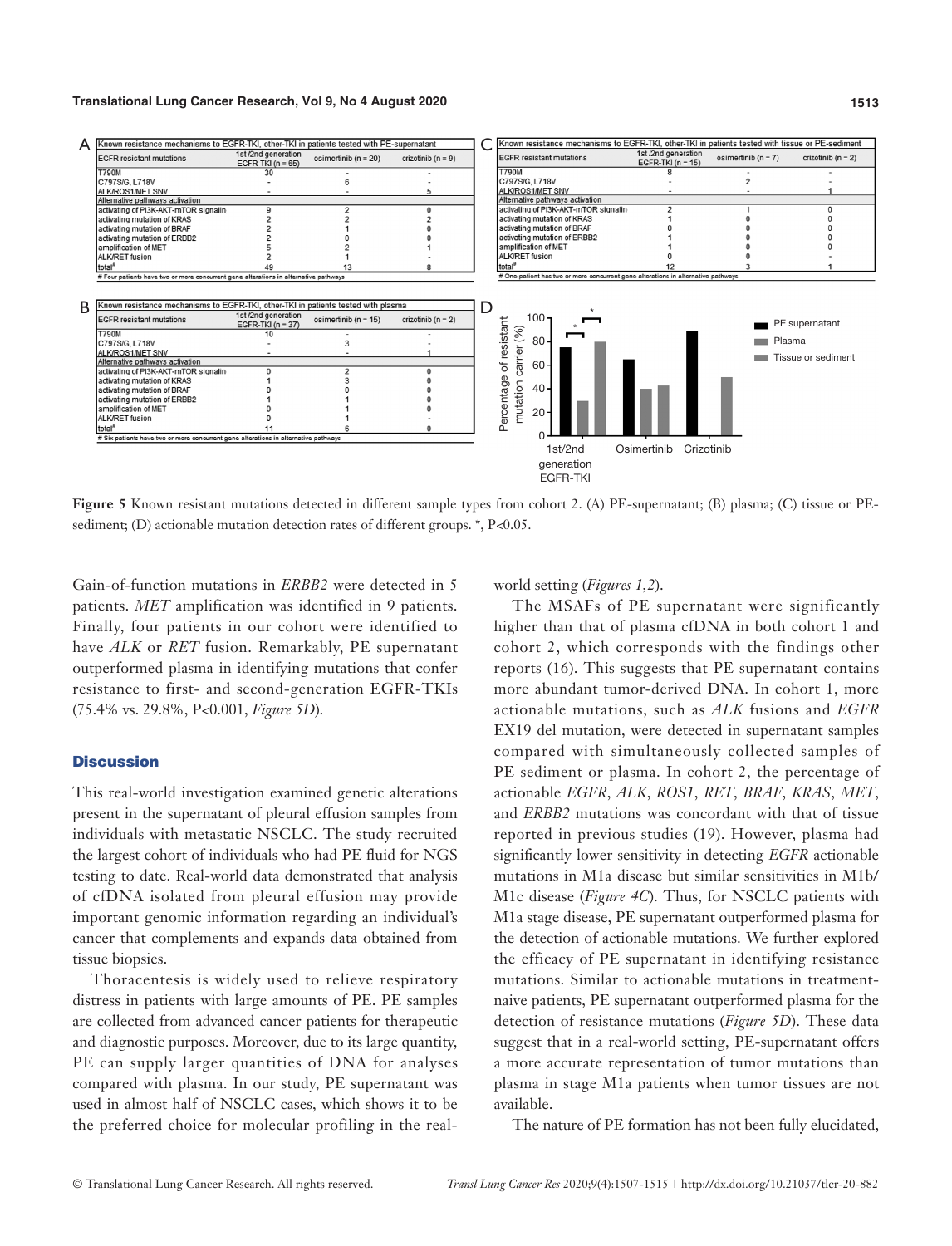although it is believed to originate in plasma, (26,27), the reasons for cfDNA being more highly concentrated in PE are still unknown. In advanced lung cancer, various mutation types, including single nucleotide variants (SNVs), InDels, fusions, and copy number variations, can be detected in PE supernatants. Several recent studies have shown PE supernatant to be more informative for tumor genomic profiling than plasma cfDNA. In our study, this was not only true for the initial diagnostic detection of sensitive mutations, but also for the identification of secondary mutations in drug-resistant tumors.

This study has some limitations. First, the cohort 1 had a small sample size, and no tissues samples were included. Therefore, we could not investigate the concordance between tissue DNA, plasma cfDNA, and PE supernatant and sediment at the same time point. Second, cohort 2 was a retrospective snapshot study, and no therapeutic efficacy data was considered.

# **Conclusions**

This large-scale, real-world study verified that PE supernatant collected from advanced NSCLC patients had great reliability and efficacy in detecting mutations. For patients at with M1a stage disease, PE-supernatant is a better diagnostic tool and could serve as an alternative to tumor tissues. In clinical practice, PE supernatant is widely accepted by physicians not only for treatment naïve patients but also for treatment resistant patients.

# Acknowledgments

*Funding:* This work was supported by the National Nature Science Foundation (81972188), Wu Jieping Medical Foundation (No. 320.6750.18125), State Key Laboratory of Respiratory Disease-The Open Project (SKLRD-OP-20180110), Beijing Municipal Science & Technology Commission (Z171100000417029), Sun Yat-sen University Young Teacher Plan (19ykpy179), and Guangzhou Science and Technology Program (202002020074).

# Footnote

*Reporting Checklist:* The authors have completed the MDAR reporting checklist. Available at [http://dx.doi.org/10.21037/](http://dx.doi.org/10.21037/tlcr-20-882) [tlcr-20-882](http://dx.doi.org/10.21037/tlcr-20-882)

*Data Sharing Statement:* Available at [http://dx.doi.](http://dx.doi.org/10.21037/tlcr-20-882)

## [org/10.21037/tlcr-20-882](http://dx.doi.org/10.21037/tlcr-20-882)

*Conflicts of Interest:* All authors have completed the ICMJE uniform disclosure form (available at [http://dx.doi.](http://dx.doi.org/10.21037/tlcr-20-882) [org/10.21037/tlcr-20-882\)](http://dx.doi.org/10.21037/tlcr-20-882). RC and YC are employees of Geneplus-Beijing Ltd. The other authors have no conflicts of interest to declare.

*Ethical Statement:* The authors are accountable for all aspects of the work in ensuring that questions related to the accuracy or integrity of any part of the work are appropriately investigated and resolved. This study was conducted in accordance with the principles of the Declaration of Helsinki (as revised in 2013). The ethics committee of the First Affiliated Hospital of Nanjing Medical University (2019- SRFA-226) approved the study, and written informed consent was obtained from all patients.

*Open Access Statement:* This is an Open Access article distributed in accordance with the Creative Commons Attribution-NonCommercial-NoDerivs 4.0 International License (CC BY-NC-ND 4.0), which permits the noncommercial replication and distribution of the article with the strict proviso that no changes or edits are made and the original work is properly cited (including links to both the formal publication through the relevant DOI and the license). See: [https://creativecommons.org/licenses/by-nc-nd/4.0/.](https://creativecommons.org/licenses/by-nc-nd/4.0/)

# **References**

- 1. Yang JC, Wu YL, Schuler M, et al. Afatinib versus cisplatin-based chemotherapy for EGFR mutation-positive lung adenocarcinoma (LUX-Lung 3 and LUX-Lung 6): analysis of overall survival data from two randomised, phase 3 trials. Lancet Oncol 2015;16:141-51.
- 2. Gregorc V, Lazzari C, Karachaliou N, et al. Osimertinib in untreated epidermal growth factor receptor (EGFR) mutated advanced non-small cell lung cancer. Transl Lung Cancer Res 2018;7:S165-70.
- 3. Crowley E, Di Nicolantonio F, Loupakis F, et al. Liquid biopsy: monitoring cancer-genetics in the blood. Nat Rev Clin Oncol 2013;10:472-84.
- 4. Santarpia M, Liguori A, D'Aveni A, et al. Liquid biopsy for lung cancer early detection. J Thorac Dis 2018;10:S882-97.
- 5. Haber DA, Velculescu VE. Blood-based analyses of cancer: circulating tumor cells and circulating tumor DNA. Cancer Discov 2014;4:650-61.
- 6. Chen HF, Lei L, Wu LX, et al. Effect of icotinib on